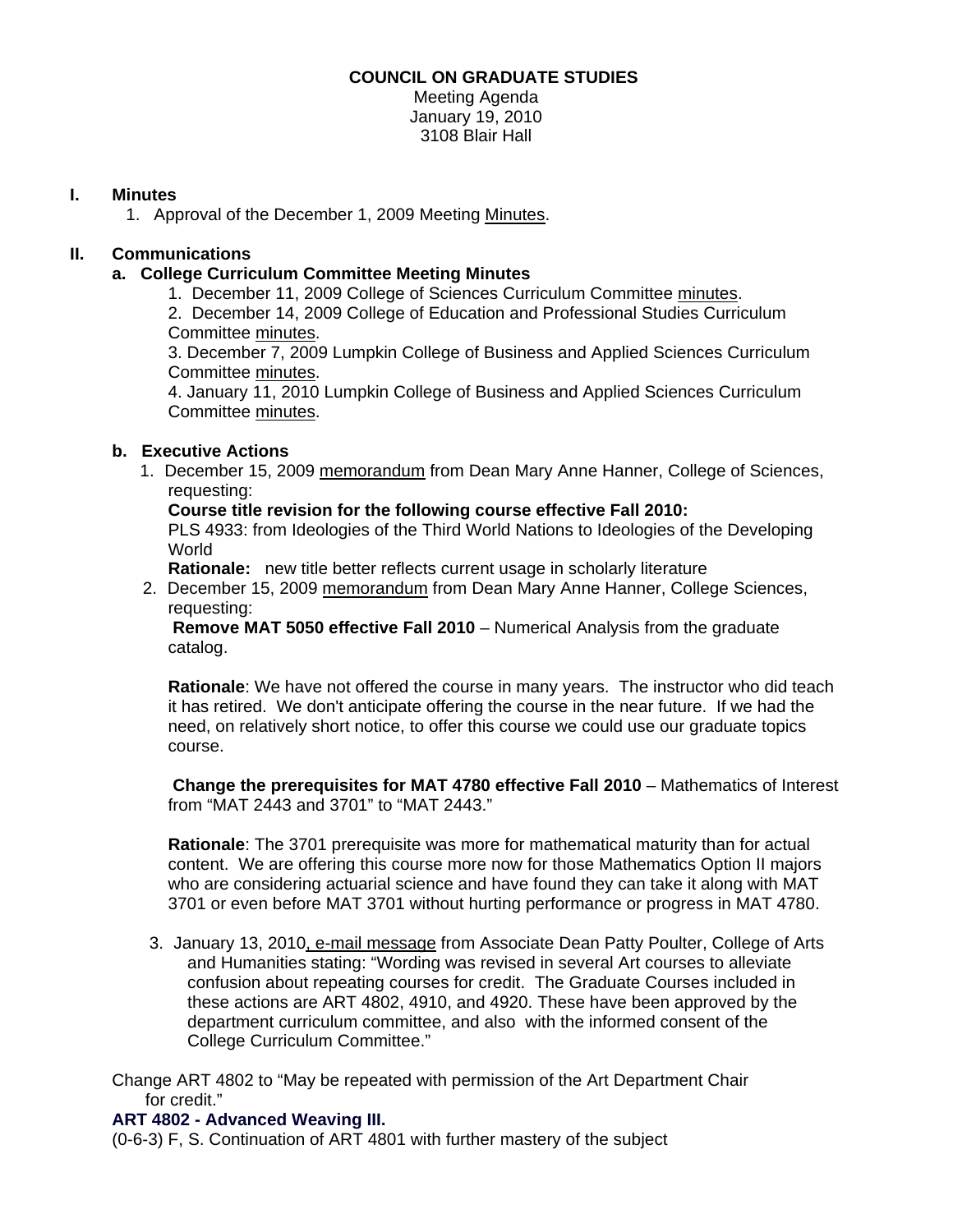# matter and techniques.

**Prerequisites & Notes:** ART 4801. May be repeated with permission of the Art Department Chair taken twice for credit.

#### Credits: 3

Rationale: Will allow student to continue undergraduate studies in studio area without need of academic waiver to count for credit. Repeating of the final course in the studio sequence allows student to continue development of creative ideas and mastery of processes/media.

 Change ART 4910 to "May be repeated with permission of the Art Department Chair for credit" and structure text to conform with other departmental course descriptions **ART 4910 - Typography III.** 

(0-6-3) F. Advanced visualization studies investigating the application of visual communication concepts to problems involving sequential relationships. May be taken twice for credit for a maximum of six semester hours; only three semester hours may be accepted as graduate-level credit.

**Prerequisites & Notes:** ART 3920 and 3921. May be repeated with permission of the Art Department Chair for credit; if repeated only three semester hours may be accepted as graduate level credit.

#### Credits: 3

Rationale: Will allow student to continue undergraduate studies in studio area without need of academic waiver to count for credit. Repeating of the final course in the studio sequence allows student to continue development of creative ideas and mastery of processes/media.

 Change ART 4920 to "May be repeated with permission of the Art Department Chair for credit" and structure text to conform with other departmental course descriptions **ART 4920 - Typography IV.** 

(0-6-3) S. Advanced display and text studies investigating the application of visual communication concepts to problems involving design systems and corporate identity. May be taken twice for credit for a maximum of six semester hours; only three semester hours may be accepted as graduate-level credit.

**Prerequisites & Notes:** ART 4910 and 4911. May be repeated with permission of the Art Department Chair for credit; if repeated only three semester hours may be accepted as graduate level credit.

#### Credits: 3

Rationale: Will allow student to continue undergraduate studies in studio area without need of academic waiver to count for credit. Repeating of the final course in the studio sequence allows student to continue development of creative ideas and mastery of processes/media.

#### **c**. **College Grade Appeals Summary Reports**

1. Fall 2009 grade appeal[s report fr](http://www.eiu.edu/~eiucgs/currentagendaitems/CEPSGradeAppealsFA09.pdf)om the College of Education and Professional Studies.

2. Fall 2009 grade a[ppeals report fr](http://www.eiu.edu/~eiucgs/currentagendaitems/CAHGradeAppealsFA09.pdf)om the College of Arts and Humanities.

## **III. Items to be Added to the Agenda**

1[. 10-01,](http://www.eiu.edu/~eiucgs/currentagendaitems/agenda10-01.pdf) PLS- Public Planning Certificate, Proposal for New Graduate Certificate Program

#### **IV. Items to be Acted On**

- 1. [09-35, E](http://www.eiu.edu/~eiucgs/currentagendaitems/agenda09-35.pdf)conomics, Proposal to remove GRE as graduation requirement
- 2. [09-36, E](http://www.eiu.edu/~eiucgs/currentagendaitems/agenda09-36.pdf)conomics, Proposal to establish optional concentrations